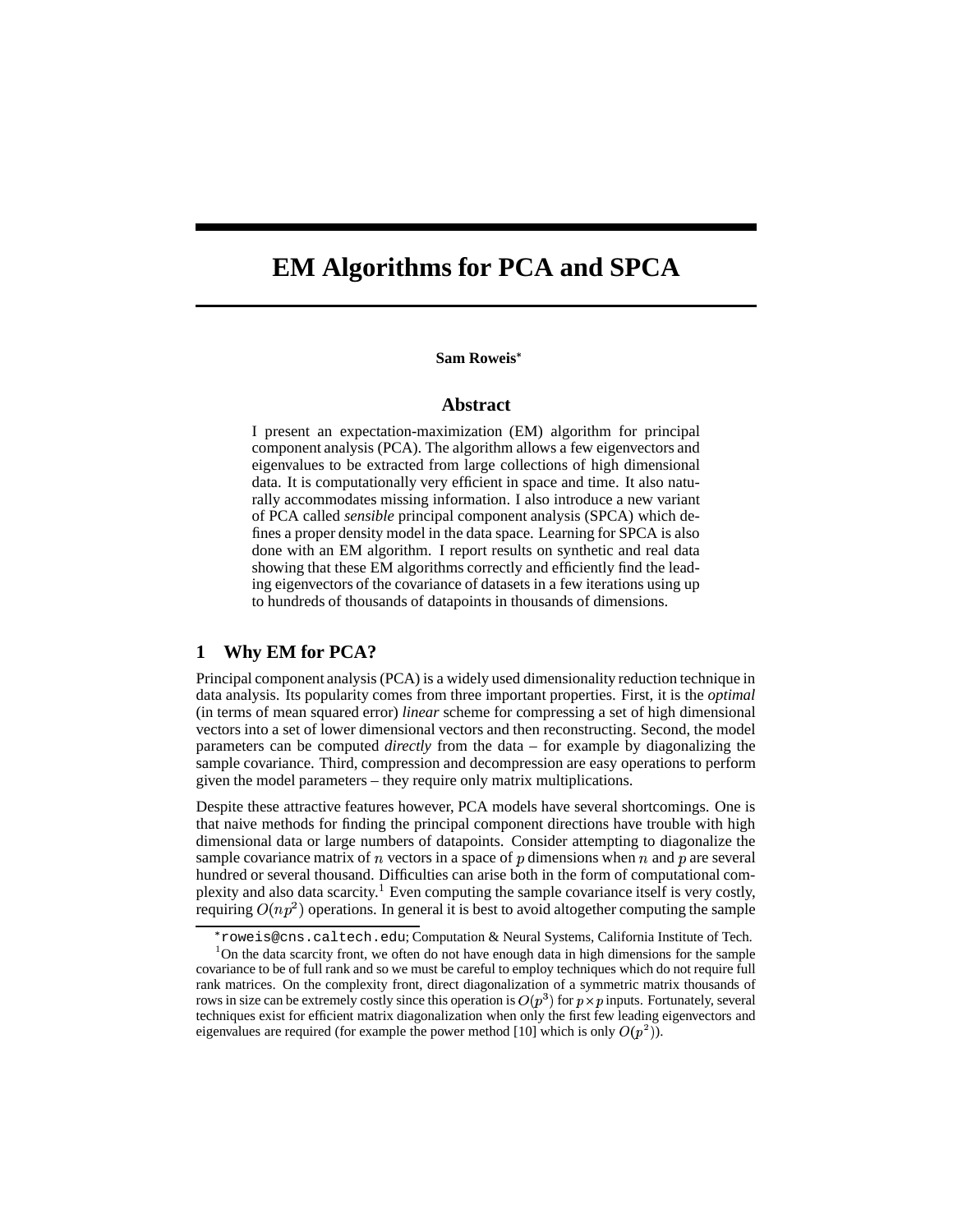covariance explicitly. Methods such as the *snap-shot* algorithm [7] do this by assuming that the eigenvectors being searched for are linear combinations of the datapoints; their complexity is  $O(n^3)$ . In this note, I present a version of the expectation-maximization (EM) algorithm [1] for learning the principal components of a dataset. The algorithm does not require computing the sample covariance and has a complexity limited by  $O(knp)$  operations where  $k$  is the number of leading eigenvectors to be learned.

Another shortcoming of standard approaches to PCA is that it is not obvious how to deal properly with missing data. Most of the methods discussed above cannot accommodate missing values and so incomplete points must either be discarded or completed using a variety of ad-hoc interpolation methods. On the other hand, the EM algorithm for PCA enjoys all the benefits [4] of other EM algorithms in terms of estimating the maximum likelihood values for missing information directly at each iteration.

Finally, the PCA model itself suffers from a critical flaw which is independent of the technique used to compute its parameters: it does not define a proper probability model in the space of inputs. This is because the density is not normalized within the principal subspace. In other words, if we perform PCA on some data and then ask how well *new* data are fit by the model, the only criterion used is the squared distance of the new data from their projections into the principal subspace. A datapoint far away from the training data but nonetheless near the principal subspace will be assigned a high "pseudo-likelihood" or low error. Similarly, it is not possible to generate "fantasy" data from a PCA model. In this note I introduce a new model called *sensible* principal component analysis (SPCA), an obvious modification of PCA, which *does* define a proper covariance structure in the data space. Its parameters can also be learned with an EM algorithm, given below.

In summary, the methods developed in this paper provide three advantages. They allow *simple and efficient* computation of a few eigenvectors and eigenvalues when working with many datapoints in high dimensions. They permit this computation even in the presence of missing data. On a real vision problem with missing information, I have computed the 10 leading eigenvectors and eigenvalues of  $2^{17}$  points in  $2^{12}$  dimensions in a few hours using MATLAB on a modest workstation. Finally, through a small variation, these methods allow the computation not only of the principal subspace but of a complete Gaussian probabilistic model which allows one to generate data and compute true likelihoods.

### **2 Whence EM for PCA?**

Principal component analysis can be viewed as a limiting case of a particular class of linear-Gaussian models. The goal of such models is to capture the covariance structure of an observed p-dimensional variable y using fewer than the  $p(p+1)/2$  free parameters required in a full covariance matrix. Linear-Gaussian models do this by assuming that y was produced as a linear transformation of some  $k$ -dimensional latent variable  $x$  plus additive Gaussian noise. Denoting the transformation by the  $p \times k$  matrix C, and the (*p*-dimensional) noise by **v** (with covariance matrix **R**) the generative model can be written<sup>2</sup> as

$$
\mathbf{y} = \mathbf{C}\mathbf{x} + \mathbf{v} \qquad \mathbf{x} \sim \mathcal{N}(\mathbf{0}, \mathbf{I}) \quad \mathbf{v} \sim \mathcal{N}(\mathbf{0}, \mathbf{R}) \tag{1a}
$$

The latent or cause variables  $x$  are assumed to be independent and identically distributed according to a unit variance spherical Gaussian. Since  $\bf{v}$  are also independent and normal distributed (and assumed independent of  $x$ ), the model reduces to a single Gaussian model

 $2$ All vectors are column vectors. To denote the transpose of a vector or matrix I use the notation  $x^T$ . The determinant of a matrix is denoted by  $|A|$  and matrix inversion by  $A^{-1}$ . The zero matrix is  $0$  and the identity matrix is I. The symbol  $\sim$  means "distributed according to". A multivariate normal (Gaussian) distribution with mean  $\mu$  and covariance matrix  $\Sigma$  is written as  $\mathcal{N}(\mu, \Sigma)$ . The same Gaussian evaluated at the point **x** is denoted  $\mathcal{N}(\mu, \Sigma)|_{\mathbf{x}}$ .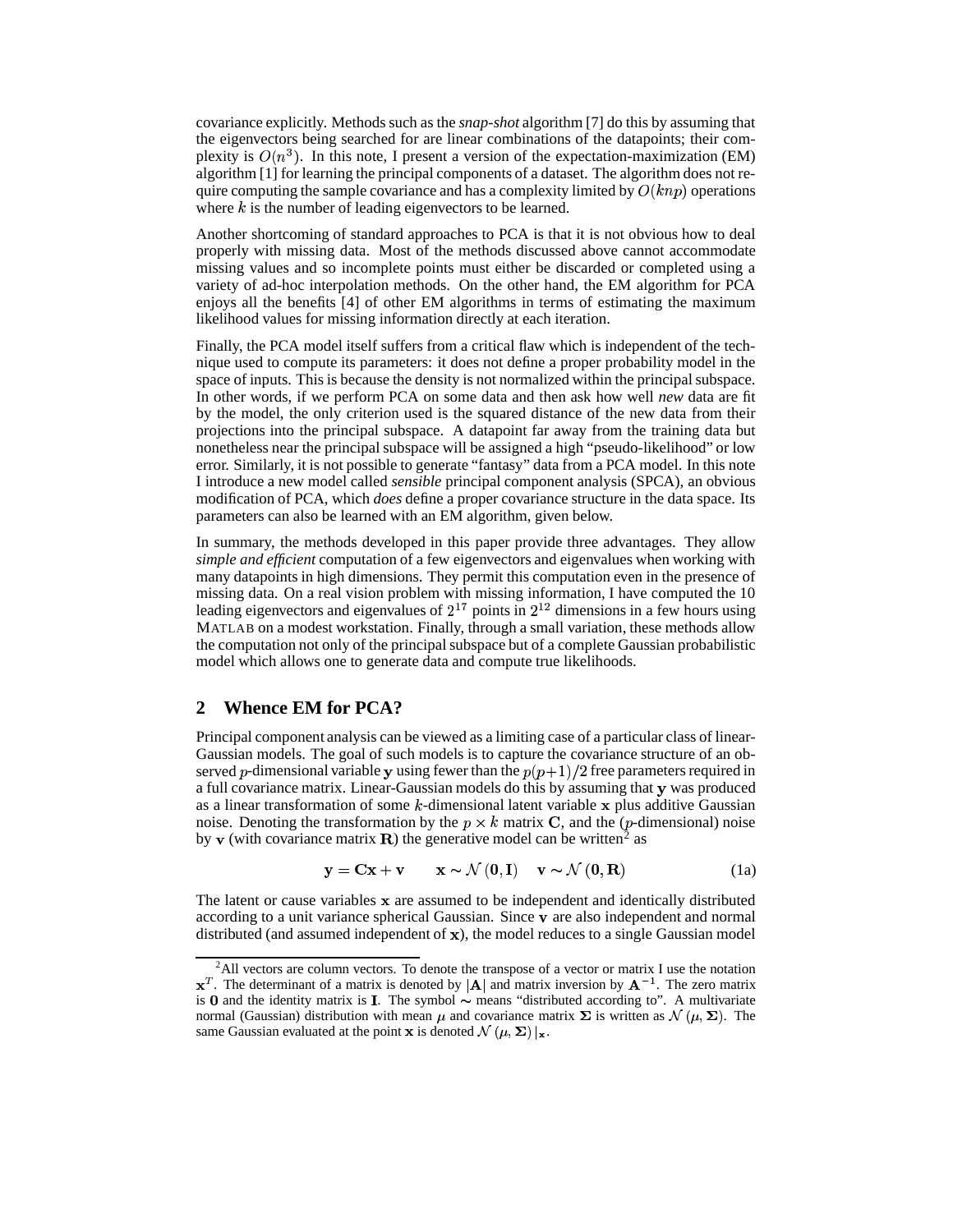for  $\bf v$  which we can write explicitly:

$$
\mathbf{y} \sim \mathcal{N}\left(\mathbf{0}, \mathbf{C}\mathbf{C}^T + \mathbf{R}\right) \tag{1b}
$$

In order to save parameters over the direct covariance representation in  $p$ -space, it is necessary to choose  $k < p$  and also to restrict the covariance structure of the Gaussian noise  $\bf{v}$  by constraining the matrix  $\mathbf{R}^{3}$ . For example, if the shape of the noise distribution is restricted to be axis aligned (its covariance matrix is diagonal) the model is known as *factor analysis*.

#### **2.1 Inference and learning**

There are two central problems of interest when working with the linear-Gaussian models described above. The first problem is that of *state inference* or *compression* which asks: *given* fixed model parameters  $C$  and  $R$ , what can be said about the unknown hidden states  $x$  given some observations  $y$ ? Since the datapoints are independent, we are interested in the posterior probability  $P(\mathbf{x}|\mathbf{y})$  over a single hidden state given the corresponding single observation. This can be easily computed by linear matrix projection and the resulting density is itself Gaussian:

$$
P(\mathbf{x}|\mathbf{y}) = \frac{P(\mathbf{y}|\mathbf{x}) P(\mathbf{x})}{P(\mathbf{y})} = \frac{\mathcal{N}(\mathbf{C}\mathbf{x}, \mathbf{R})|_{\mathbf{y}} \mathcal{N}(\mathbf{0}, \mathbf{I})|_{\mathbf{x}}}{\mathcal{N}(\mathbf{0}, \mathbf{C}\mathbf{C}^T + \mathbf{R})|_{\mathbf{y}}}
$$
(2a)

$$
P(\mathbf{x}|\mathbf{y}) = \mathcal{N}(\beta \mathbf{y}, I - \beta \mathbf{C})|_{\mathbf{x}}, \qquad \beta = \mathbf{C}^T (\mathbf{C}\mathbf{C}^T + \mathbf{R})^{-1}
$$
 (2b)

from which we obtain not only the expected value  $\beta y$  of the unknown state but also an estimate of the uncertainty in this value in the form of the covariance  $I - \beta C$ . Computing **y** from **x** (*reconstruction*) is also straightforward:  $P(y|\mathbf{x}) = \mathcal{N}(\mathbf{C}\mathbf{x}, \mathbf{R})|_{\mathbf{y}}$ . Finally, computing the likelihood of any datapoint  $\bf{y}$  is merely an evaluation under (1b).

The second problem is that of *learning*, or *parameter fitting* which consists of identifying the matrices  $C$  and  $R$  that make the model assign the highest likelihood to the observed data. There are a family of EM algorithms to do this for the various cases of restrictions to but all follow a similar structure: they use the inference formula (2b) above in the **e-step** to estimate the unknown state and then choose  $C$  and the restricted  $R$  in the **m-step** so as to maximize the expected joint likelihood of the estimated  $x$  and the observed  $y$ .

#### **2.2 Zero noise limit**

Principal component analysis is a limiting case of the linear-Gaussian model as the covariance of the noise  $\bf{v}$  becomes infinitesimally small and equal in all directions. Mathematically, PCA is obtained by taking the limit  $\mathbf{R} = \lim_{\epsilon \to 0} \epsilon \mathbf{I}$ . This has the effect of making the likelihood of a point y dominated solely by the squared distance between it and its reconstruction  $Cx$ . The directions of the columns of  $C$  which minimize this error are known as the *principal components*. Inference now reduces to<sup>4</sup> simple least squares projection:

$$
P(\mathbf{x}|\mathbf{y}) = \mathcal{N}(\beta \mathbf{y}, I - \beta \mathbf{C}) \big|_{\mathbf{x}}, \qquad \beta = \lim_{\epsilon \to 0} \mathbf{C}^T (\mathbf{C} \mathbf{C}^T + \epsilon \mathbf{I})^{-1} \tag{3a}
$$

$$
P(\mathbf{x}|\mathbf{y}) = \mathcal{N}\left( (\mathbf{C}^T \mathbf{C})^{-1} \mathbf{C}^T \mathbf{y}, \mathbf{0} \right)|_{\mathbf{x}} = \delta(\mathbf{x} - (\mathbf{C}^T \mathbf{C})^{-1} \mathbf{C}^T \mathbf{y})
$$
(3b)

Since the noise has become infinitesimal, the posterior over states collapses to a single point and the covariance becomes zero.

 $3$ This restriction on **R** is not merely to save on parameters: the covariance of the observation noise *must* be restricted in some way for the model to capture any interesting or informative projections in the state **x**. If **R** were not restricted, the learning algorithm could simply choose  $C = 0$  and then set  $\bf R$  to be the covariance of the data thus trivially achieving the maximum likelihood model by explaining all of the structure in the data as noise. (Remember that since the model has reduced to a single Gaussian distribution for  $y$  we can do no better than having the covariance of our model equal the sample covariance of our data.)

<sup>&</sup>lt;sup>4</sup>Recall that if **C** is  $p \times k$  with  $p > k$  and is rank k then left multiplication by  $C^T (CC^T)^{-1}$ (which appears not to be well defined because  $({\bf CC}^T)$  is not invertible) is *exactly equivalent to* left multiplication by  $({\bf C}^T{\bf C})^{-1}{\bf C}^T$ . The intuition is that even though  ${\bf C} {\bf C}^T$  truly is not invertible, the directions along which it is not invertible are exactly those which  $\mathbb{C}^T$  is about to project out.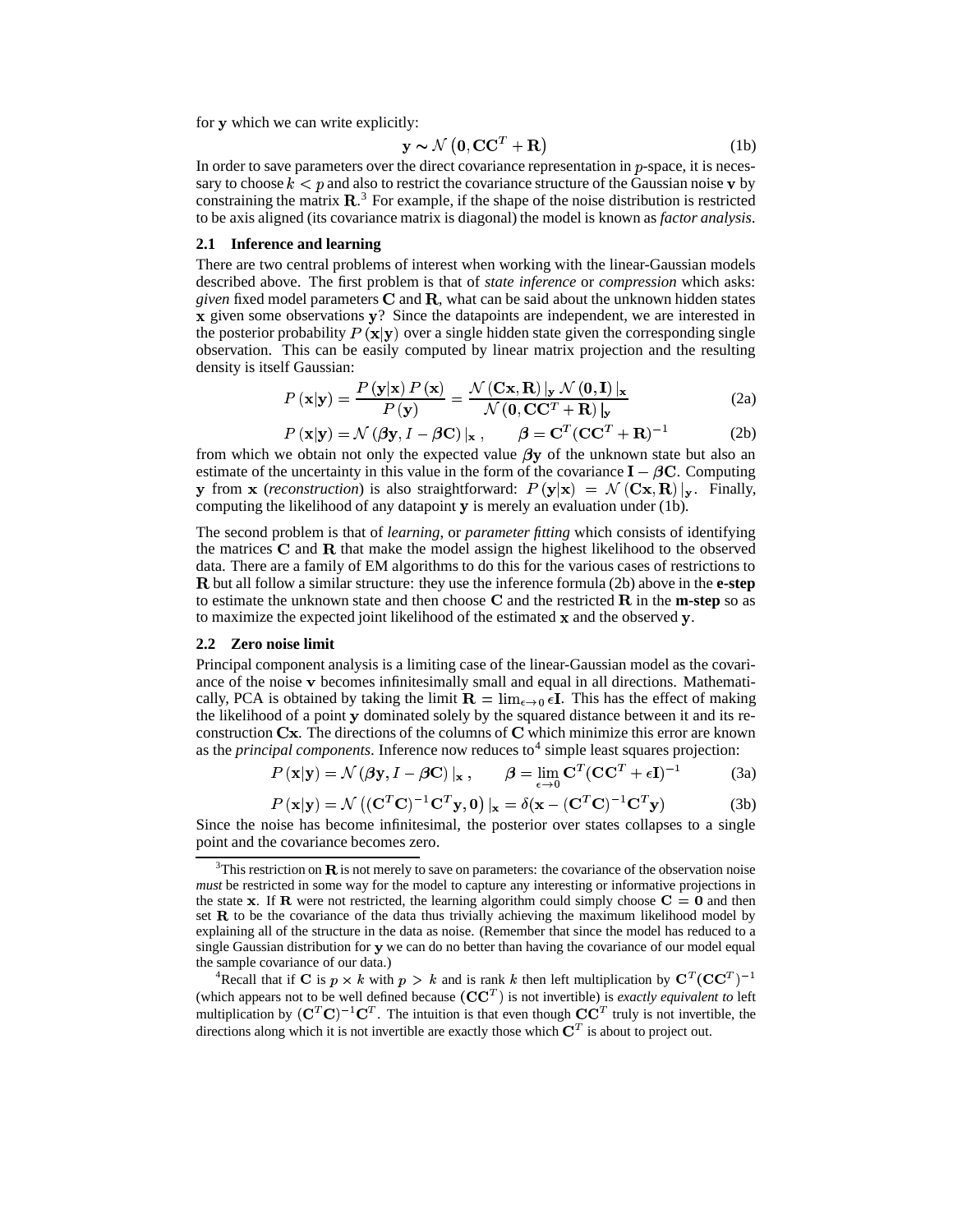# **3 An EM algorithm for PCA**

The key observation of this note is that even though the principal components can be computed explicitly, there is still an EM algorithm for learning them. It can be easily derived as the zero noise limit of the standard algorithms (see for example [3, 2] and section 4 below) by replacing the usual **e-step** with the projection above. The algorithm is:

- $\bullet$  e-step: **e-step:**  $\mathbf{X} = (\mathbf{C}^T \mathbf{C})^{-1} \mathbf{C}^T \mathbf{Y}$
- $\bullet$  m-step:  $\mathbf{m\text{-}step:} \qquad \mathbf{C}^{new} = \mathbf{Y} \mathbf{X}^T (\mathbf{X} \mathbf{X}^T)^{-1}$

where **Y** is a  $p \times n$  matrix of all the observed data and **X** is a  $k \times n$  matrix of the unknown states. The columns of  $C$  will span the space of the first  $k$  principal components. (To compute the corresponding eigenvectors and eigenvalues explicitly, the data can be projected into this  $k$ -dimensional subspace and an ordered orthogonal basis for the covariance in the subspace can be constructed.) Notice that the algorithm can be performed *online* using only a single datapoint at a time and so its storage requirements are only  $O(kp) + O(k^2)$ . The workings of the algorithm are illustrated graphically in figure 1 below.



Figure 1: Examples of iterations of the algorithm. The left panel shows the learning of the first principal component of data drawn from a Gaussian distribution, while the right panel shows learning on data from a non-Gaussian distribution. The dashed lines indicate the direction of the leading eigenvector of the sample covariance. The dashed ellipse is the one standard deviation contour of the sample covariance. The progress of the algorithm is indicated by the solid lines whose directions indicate the guess of the eigenvector and whose lengths indicate the guess of the eigenvalue at each iteration. The iterations are numbered; number 0 is the initial condition. Notice that the difficult learning on the right does not get stuck in a local minimum, although it does take more than 20 iterations to converge which is unusual for Gaussian data (see figure 2).

The intuition behind the algorithm is as follows: guess an orientation for the principal subspace. *Fix* the guessed subspace and project the data **y** into it to give the values of the hidden states  $x$ . Now  $fix$  the values of the hidden states and choose the subspace orientation which minimizes the squared reconstruction errors of the datapoints. For the simple twodimensional example above, I can give a physical analogy. Imagine that we have a rod pinned at the origin which is free to rotate. Pick an orientation for the rod. Holding the rod still, project every datapoint onto the rod, and attach each projected point to its original point with a spring. Now release the rod. Repeat. The direction of the rod represents our guess of the principal component of the dataset. The energy stored in the springs is the reconstruction error we are trying to minimize.

### **3.1 Convergence and Complexity**

The EM learning algorithm for PCA amounts to an iterative procedure for finding the subspace spanned by the  $k$  leading eigenvectors without explicit computation of the sample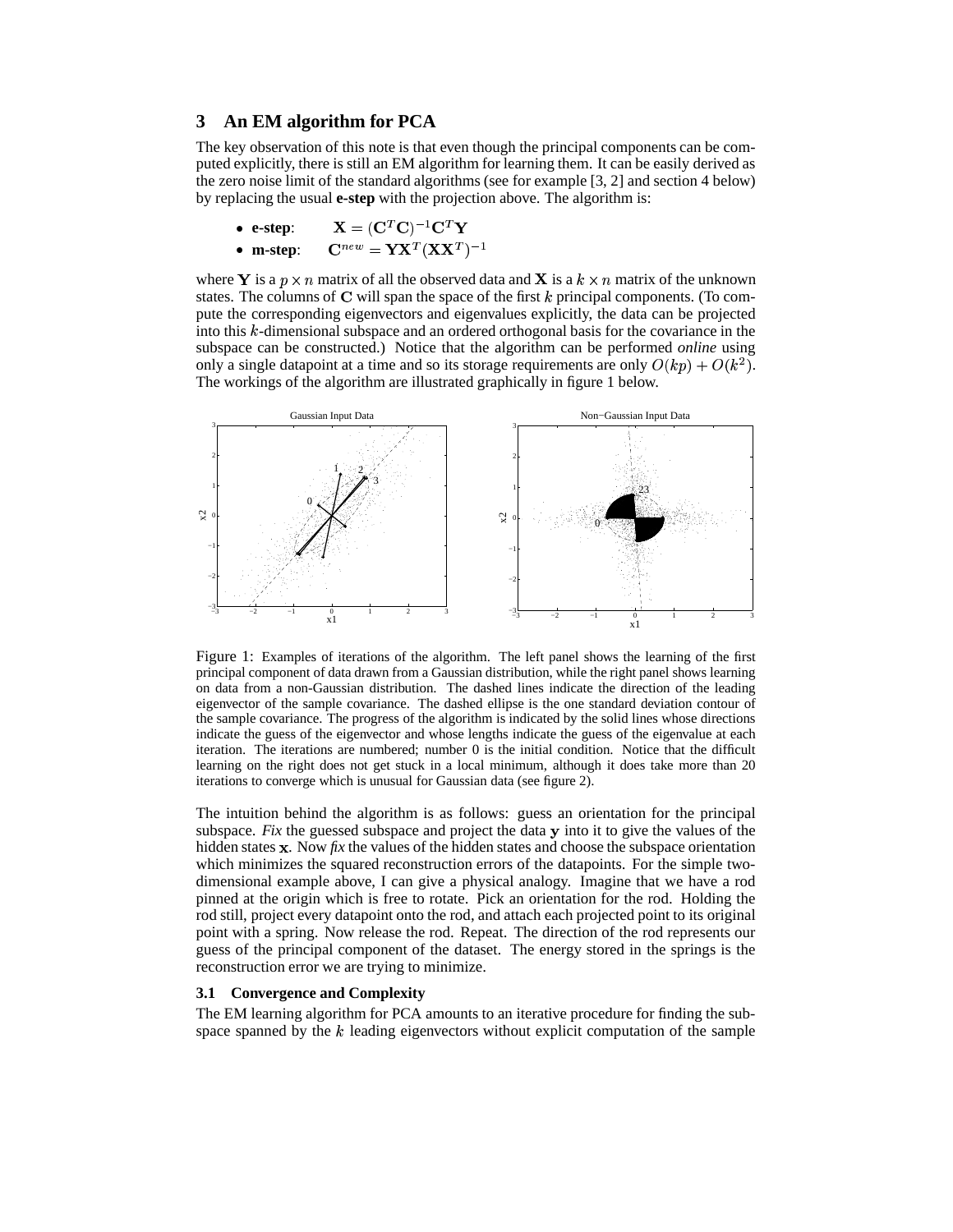covariance. It is attractive for small k because its complexity is limited by  $O(knp)$  per iteration and so depends only linearly on *both* the dimensionality of the data and the number of points. Methods that explicitly compute the sample covariance matrix have complexities limited by  $O(np^2)$ , while methods like the snap-shot method that form linear combinations of the data must compute and diagonalize a matrix of all possible inner products between points and thus are limited by  $O(n^2p)$  complexity. The complexity scaling of the algorithm compared to these methods is shown in figure 2 below. For each dimensionality, a random covariance matrix  $\Sigma$  was generated<sup>5</sup> and then 10p points were drawn from  $\mathcal{N}(0, \Sigma)$ . The number of floating point operations required to find the first principal component was recorded using MATLAB's flops function. As expected, the EM algorithm scales more favourably in cases where k is small and both p and n are large. If  $k \approx p \approx n$  (we want all the eigenvectors) then all methods are  $O(p^3)$ .

The standard convergence proofs for EM [1] apply to this algorithm as well, so we can be sure that it will always reach a local maximum of likelihood. Furthermore, Tipping and Bishop have shown [8, 9] that the only stable local extremum is the *global maximum* at which the true principal subspace is found; so it converges to the correct result. Another possible concern is that the number of iterations required for convergence may scale with  $p$  or  $n$ . To investigate this question, I have explicitly computed the leading eigenvector for synthetic datasets (as above, with  $n = 10p$ ) of varying dimension and recorded the number of iterations of the EM algorithm required for the inner product of the eigendirection with the current guess of the algorithm to be  $0.999$  or greater. Up to 450 dimensions  $(4500$ datapoints), the number of iterations remains roughly constant with a mean of 3.6. The ratios of the first  $k$  eigenvalues seem to be the critical parameters controlling the number of iterations until convergence (For example, in figure 1b this ratio was 1.0001.)



Figure 2: Time complexity and convergence behaviour of the algorithm. In all cases, the number of datapoints  $n$  is 10 times the dimensionality  $p$ . For the left panel, the number of floating point operations to find the leading eigenvector and eigenvalue were recorded. The EM algorithm was always run for exactly 20 iterations. The cost shown for diagonalization of the sample covariance uses the MATLAB functions cov and eigs. The snap-shot method is show to indicate scaling only; one would not normally use it when  $n > p$ . In the right hand panel, convergence was investigated by explicitly computing the leading eigenvector and then running the EM algorithm until the dot product of its guess and the true eigendirection was 0.999 or more. The error bars show  $\pm$  one standard deviation across many runs. The dashed line shows the number of iterations used to produce the EM algorithm curve  $('+)$  in the left panel.

<sup>&</sup>lt;sup>5</sup> First, an axis-aligned covariance is created with the  $p$  eigenvalues drawn at random from a uniform distribution in some positive range. Then  $(p - 1)$  points are drawn from a p-dimensional zero mean spherical Gaussian and the axes are aligned in space using these points.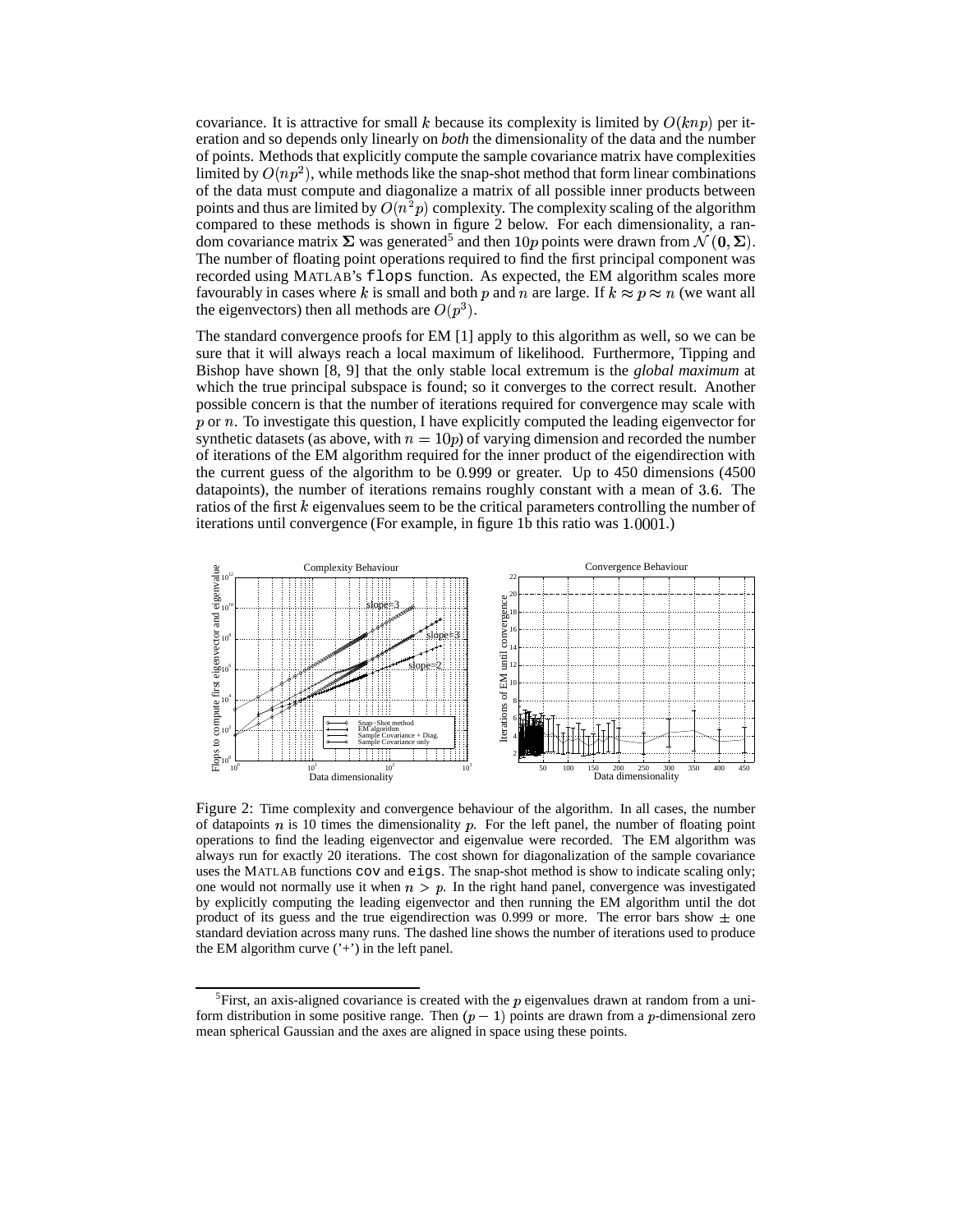### **3.2 Missing data**

In the complete data setting, the values of the projections or hidden states  $x$  are viewed as the "missing information" for EM. During the **e-step** we compute these values by projecting the observed data into the current subspace. This minimizes the model error given the observed data and the model parameters. However, if some of the input points are missing certain coordinate values, we can easily estimate those values in the same fashion. Instead of estimating only  $x$  as the value which minimizes the squared distance between the point and its reconstruction we can generalize the **e-step** to:

**generalized e-step**: For each (possibly incomplete) point **y** find the unique pair of points  $x^*$  and  $y^*$  (such that  $x^*$  lies in the current principal subspace and  $y^*$  lies in the subspace defined by the known information about  $\mathbf y$ ) which minimize the norm  $||Cx^* - y^*||$ . Set the corresponding column of **X** to  $x^*$  and the corresponding column of  $Y$  to  $y^*$ .

If **y** is complete, then  $y^* = y$  and  $x^*$  is found exactly as before. If not, then  $x^*$  and  $y^*$  are If **y** is complete, then  $y^* = y$  and  $x^*$  is found exactly as before. If not, then  $x^*$  and  $y^*$  are the solution to a least squares problem and can be found by, for example, *QR* factorization of a particular constraint matrix. Using this generalized **e-step** I have found the leading principal components for datasets in which *every* point is missing some coordinates.

# **4 Sensible Principal Component Analysis**

If we require **R** to be a multiple  $\epsilon I$  of the identity matrix (in other words the covariance ellipsoid of **v** is spherical) but *do not* take the limit as  $\epsilon \to 0$  then we have a model which I shall call *sensible* principal component analysis or SPCA. The columns of C are still known as the *principal components* (it can be shown that they are the same as in regular PCA) and we will call the scalar value  $\epsilon$  on the diagonal of **R** the *global noise level*. Note that SPCA uses  $1 + pk - k(k - 1)/2$  free parameters to model the covariance. Once again, inference is done with equation (2b). Notice however, that even though the principal components found by SPCA are the same as those for PCA, the mean of the posterior is not in general the same as the point given by the PCA projection (3b). Learning for SPCA also uses an EM algorithm (given below).

Because it has a *finite* noise level  $\epsilon$ , SPCA defines a proper generative model and probability distribution in the data space:

$$
\mathbf{y} \sim \mathcal{N}\left(\mathbf{0}, \mathbf{CC}^T + \epsilon \mathbf{I}\right) \tag{4}
$$

which makes it possible to generate data from or to evaluate the actual *likelihood* of *new* test data under an SPCA model. Furthermore, this likelihood will be much lower for data far from the training set even if they are near the principal subspace, unlike the reconstruction error reported by a PCA model.

The EM algorithm for learning an SPCA model is:

\n- e-step: 
$$
\beta = C^T (CC^T + \epsilon I)^{-1}
$$
  $\mu_{\mathbf{x}} = \beta \mathbf{Y}$   $\Sigma_{\mathbf{x}} = n \mathbf{I} - n \beta C + \mu_{\mathbf{x}} \mu_{\mathbf{x}}^T$
\n- m-step:  $C^{new} = \mathbf{Y} \mu_{\mathbf{x}}^T \Sigma^{-1}$   $\epsilon^{new} = \text{trace}[\mathbf{Y} \mathbf{Y}^T - C \mu_{\mathbf{x}} \mathbf{Y}^T]/np$
\n

Two subtle points about complexity<sup>6</sup> are important to notice; they show that learning for SPCA also enjoys a complexity limited by  $O(knp)$  and not worse.

<sup>&</sup>lt;sup>6</sup>First, since  $\epsilon I$  is diagonal, the inversion in the **e-step** can be performed efficiently using the matrix inversion lemma:  $(CC^{T} + \epsilon I)^{-1} = (I/\epsilon - C(I + C^{T}C/\epsilon)^{-1}C^{T}/\epsilon^{2})$ . Second, since we are only taking the trace of the matrix in the **m-step**, we do not need to compute the full sample covariance  $\mathbf{X} \mathbf{X}^T$  but instead can compute only the variance along each coordinate.